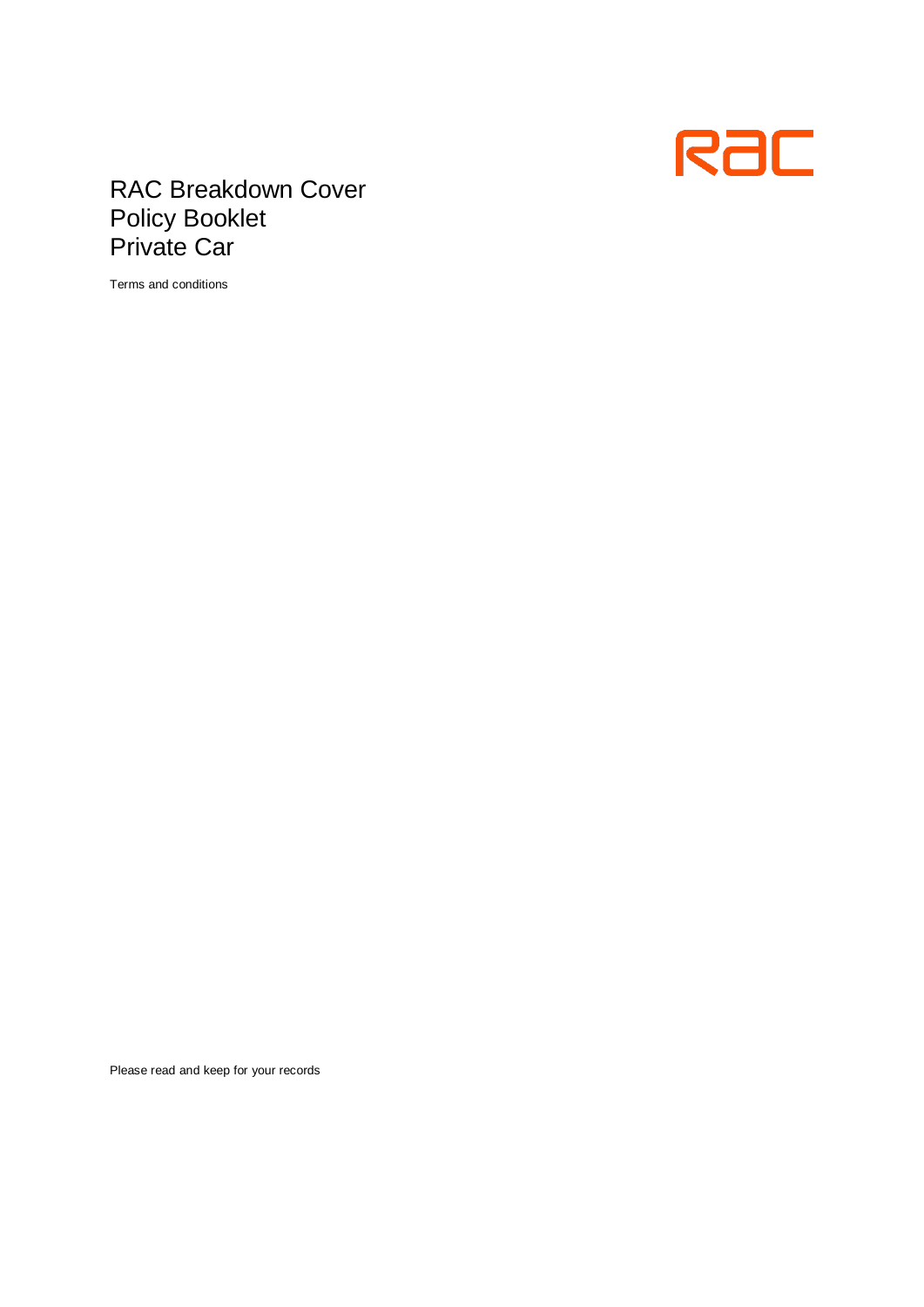# **Contact information**

|                                                  | <b>Telephone</b>                                                       | In Writing                      |
|--------------------------------------------------|------------------------------------------------------------------------|---------------------------------|
| <b>Breakdown</b>                                 | 0330 159 0602                                                          |                                 |
| <b>Breakdown in Europe</b>                       |                                                                        |                                 |
| Calling from Europe                              | +33 472 43 52 55                                                       |                                 |
| Calling from a French landline (freephone)       | 0800 290 112                                                           |                                 |
| Calling from the Republic of Ireland (freephone) | 1800 535 005                                                           |                                 |
| Bringing your vehicle back to the UK after a     | 0330 159 0342                                                          |                                 |
| breakdown                                        |                                                                        |                                 |
| <b>Claim Form Requests</b>                       |                                                                        |                                 |
| From the UK                                      | 0330 159 0337                                                          | europeanclaims@rac.co.uk        |
| From Europe                                      | +44 161 332 1040                                                       | www.rac.co.uk/europeanclaimform |
| <b>Customer Services</b>                         | Please contact your broker                                             |                                 |
| <b>Hearing assistance</b>                        | Telephone prefix 18001 to access Typetalk or text us on<br>07855828282 |                                 |

# **Telephone charges**

Please note that **we** do not cover the cost of making or receiving telephone calls. **Our** calls may be monitored and/or recorded.

**In the UK:** Call charges may apply. Please check with **your** telephone provider. 03 numbers are charged at national call rates and usually included in inclusive minute plans. Text messages will be charged at **your** standard network rate.

**In Europe:** Roaming charges may apply when making or receiving calls, please check with **your** mobile phone provider for more information. It may not always be possible for **us** to return a call to a mobile phone.

# **If the vehicle breaks down, please provide us with 1. Your name or policy number**

- 1. **Your** name or policy number<br>2. The **vehicle's** make models
- 2. The **vehicle's** make, model and registration number
- 3. The exact location of the **vehicle**  the road **you** are on or the nearest road junction
- 4. The number of the phone **you** are using 5. The cause of the **breakdown,** if **you** know it
- 
- 6. Identification such as a bank card or driving licence
- 7. **Your** credit or debit card if **you** need additional services

If **you** fail to make contact within 24 hours of becoming aware of the **breakdown** cover may be refused in relation to the **breakdown**.

# **Remember**

Please let **us** know if **you** have called **us** but manage to get going before **we** arrive.

**We** will only provide cover if **we** arranged help, so please do not go directly to a garage or other recovery service, or otherwise approve action taken by **you** or on your behalf.

# **Breakdown or is involved in a road traffic collision on a motorway in France or Mainland Europe**

Motorways in France and many other European countries are privately managed. If the **vehicle breaks down** or is involved in a **road traffic collision** on a French motorway, motorway service area, or other European private motorway, **you** must use the roadside emergency telephones as **we** cannot send assistance. If the **vehicle** is recovered by the police or authorised motorway services, **you** may have to pay labour and towing charges on the spot and a standard tariff is normally applied.

**We** will **reimburse** these charges as long as the **vehicle** is towed to the recovery company's depot. This may also apply to other roads, so **we**  recommend **you** use the emergency phones where available. If they will not send a breakdown recovery vehicle, **you** should contact **us**.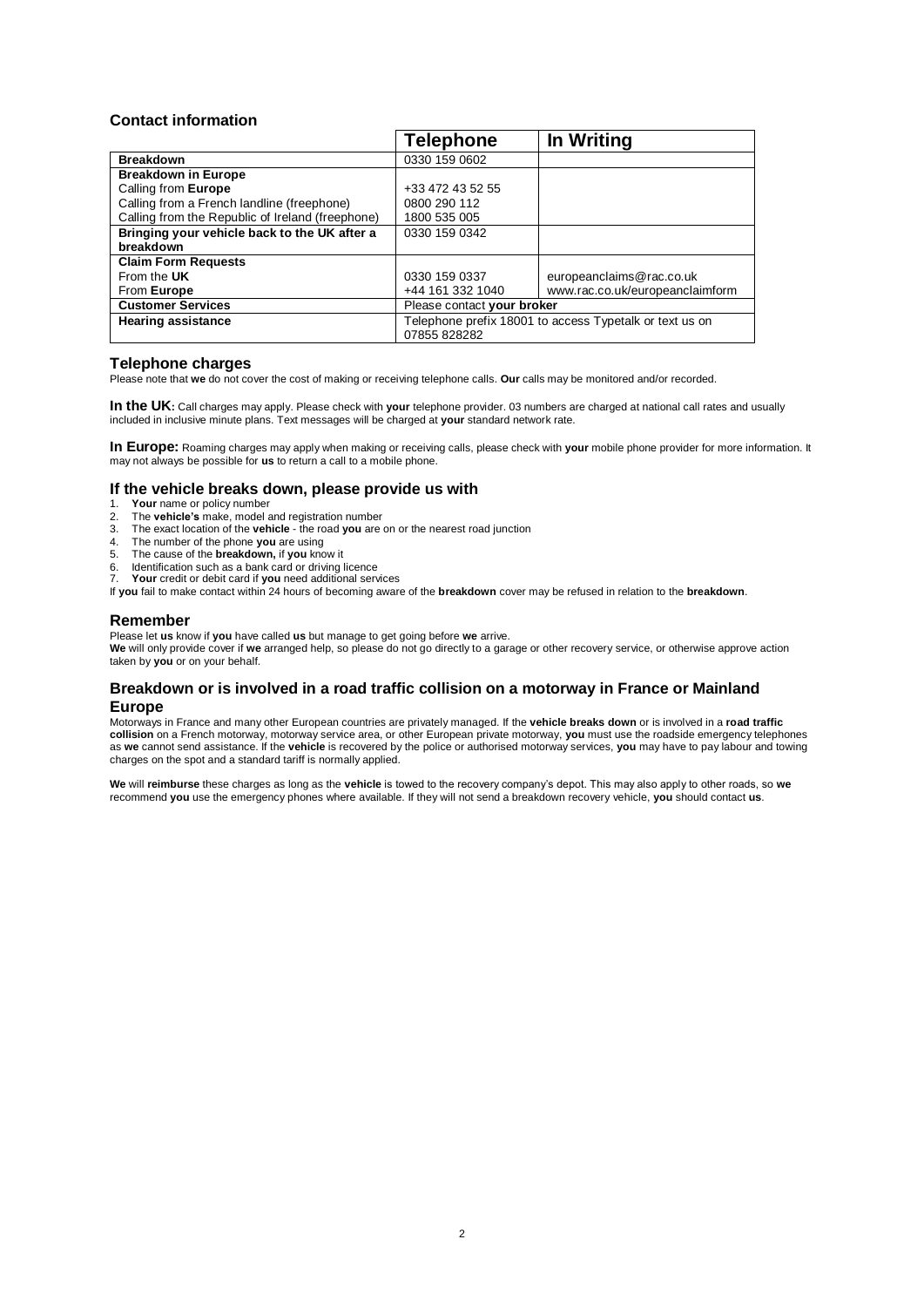# **Your terms and conditions**

# **Definitions**

Any words in bold appearing throughout this **RAC Breakdown Cover** have a specific meaning which **we** explain below.

**"beyond economical repair"** means where the total cost required to repair the **vehicle**, including any taxes, is greater than the **market value** of the **vehicle**. If the **vehicle** has **broken-down** or had a **road traffic collision** in **Europe**, the total cost required to repair the **vehicle** will be based on the estimate for repair provided by the service provider in the applicable country in **Europe** where the **breakdown** or **road traffic collision** has occurred;

**"breakdown"/"breaks down"/"broken-down"** means an event during the **policy period**, that stops the **vehicle** from being driven because of a mechanical or electrical failure including as a result of battery failure, running out of fuel, flat tyres, but not as a result of a misfuel, a **road traffic collision**, fire, flood, theft, acts of vandalism, any fault caused by actions or omissions of the **driver** or any key related issue other than keys locked in the **vehicle**;

**"broker"** means the insurance broker/agent who arranged and administers this **RAC Breakdown Cover**;

**"caravan"/"trailer"** means any caravan or trailer that is less than (a) 3.5 tonnes; (b) 7.0m (23ft) long including a tow bar; (c) 2.55 metres wide; and (d) 3 metres high:

"**claim**" means each separate request for service or benefit for cover under any section of this RAC Bre**akdown Cover**;<br>"**driver**"/"**their**"/"t**hey**" means **you** or any driver of a **vehicle** at the time a **breakdown** occur permanently resident in the **UK**;

**"end date"** means the date that this **RAC Breakdown Cover** expires as shown on **your motor breakdown certificate**;

**"Europe"** means the mainland countries of Albania, Andorra, Armenia, Austria, Azerbaijan, Belarus, Belgium, Bosnia Herzegovina, Bulgaria, Croatia, Cyprus (South), Czech Republic, Denmark, Estonia, Finland, France, Georgia, Germany, Gibraltar, Greece, Hungary, Iceland, Italy, Kosovo, Latvia, Liechtenstein, Lithuania, Luxembourg, Malta, Moldova, Monaco, Montenegro, Netherlands, North Macedonia, Norway, Poland, Portugal, Republic of Ireland, Romania, Russian mainland (west of Urals), San Marino, Serbia, Slovakia, Slovenia, Spain (excluding Ceuta and<br>Melilla), Sweden, Switzerland, Turkey (in Europe) plus Uskudar, Ukraine, Vatican Sea;

**"home"** means the address in the **UK** where **you** live permanently, as shown on **your motor breakdown certificate**;

**"journey"** means a trip to **Europe** which begins and ends on return from **home** during the **policy period**;

**"market value"** means the market value in the **UK**, as reasonably determined by **us** in accordance with published industry data (using Glass's Guide or other appropriate trade vehicle valuation guide(s)), of a **vehicle** based upon one of equivalent age, make, recorded mileage and model; **"motor breakdown certificate"** means the document entitled "motor breakdown certificate" containing important details about this **RAC** 

**Breakdown Cover** and levels of cover; **"passengers"** means the **driver** and up to the number of passengers allowed as shown in the Vehicle Registration Document travelling in the **vehicle**;

**"planned departure date"** means the date when **you** intend to begin **your journey**. **We** may ask for proof of this;

**"policy period"** means the length of time for which **your RAC Breakdown Cover** is in force as shown on **your motor breakdown certificate**; **"policy year"** means the **policy period**, from the **start date**; **"RAC"/"we"/"us"/"our"**

1. For Sections A, B and C means RAC Motoring Services;<br>2. For Sections D. F and E means RAC Insurance Limited:

- For Sections D, E and F means RAC Insurance Limited;
- 3. For Your data means RAC Motoring Services and RAC Insurance Limited; 4. For Additional services means RAC Motoring Services; and
- 

5. In each case any person employed or engaged to provide certain services on their behalf;

**"RAC Breakdown Cover"** means this RAC Breakdown policy that is subject to the terms and conditions together with the **motor breakdown certificate**;

**"reimburse"/"reimbursement"** means reimbursement by **us** under the reimbursement process;

**"road traffic collision"** means a traffic collision that immobilises the **vehicle**;

**"specialist equipment"** means resource or equipment that is not normally required by **us** to complete a repair or recovery, for example a crane, tractor or winching and specialist lifting equipment; **"start date"** means the date that this **RAC Breakdown Cover** begins, or renews, as shown on **your motor breakdown certificate**;

**"UK"** means England, Scotland, Wales, Northern Ireland, and for the purpose of this **RAC Breakdown Cover** includes the Channel Islands and

the Isle of Man; **"vehicle"** means the **UK** registered vehicle as shown on **your motor breakdown certificate** and that is a car that complies with the following

specifications (a) 3.5 tonnes; (b) 7.0m (23ft) long including a tow bar; and (c) 2.55 metres wide;<br>"**you"/"your"** means the person taking out the R**AC Breakdown Cover** as named on the **motor breakdown certificate**.

# **Important information about your RAC Breakdown Cover**

• This **RAC Breakdown Cover** is intended to offer services relating to the **breakdown** of **vehicles**. Based on the information provided this **RAC Breakdown Cover** meets the demands and needs of those who wish to ensure the risk of the **breakdown** of **vehicles** is met now and in the future, and where additional cover is chosen, that certain additional risks relating to the **breakdown** of **vehicles** are met.

• Some sections of cover are optional. The ones **you** have chosen are listed on **your motor breakdown certificate**. Please make sure this is correct.

• There are general conditions that apply to all sections. There are also specific conditions that are set out in each section that apply to each section. **You** must meet all of these conditions.

• All requests for service must be made directly to **us**.

#### **Your RAC Breakdown Cover** consists of:

- 1. A Breakdown Policy one or more contracts depending on the type of cover:
	- RAC Motoring Services provides cover under Sections A, B and C; and
		- b) RAC Insurance Limited provides insurance for all other Sections.

A premium is payable for these contracts which will be made clear to **you** in advance of purchase.

2. A motor breakdown certificate- detailing the type of cover **you** have, the level of cover chosen, and the cost of cover. The **motor breakdown certificate** will detail the premium and any other charges payable. These will be made clear in advance of purchase, and provided to **you** by your broker following purchase.

#### **Policy type**

This **RAC Breakdown Cover** covers the **vehicle** shown on **your motor breakdown certificate** and if registered at **your home** address. The **vehicle** is covered whoever is driving**.**

# **Policy year**

The **RAC Breakdown Cover** will start on the **start date** and end after the **end date** as shown on **your motor breakdown certificate**.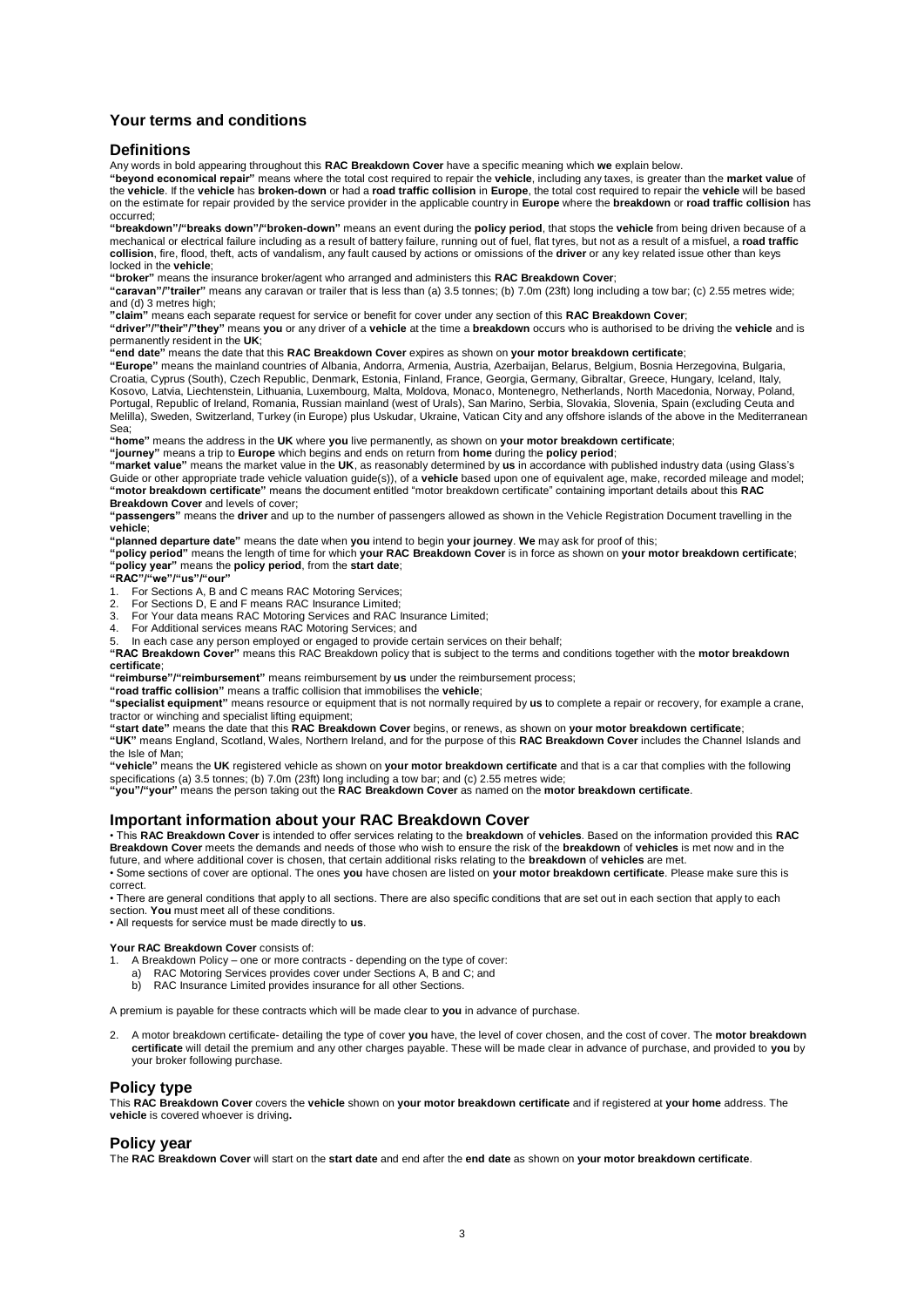# **Limits of cover**

Cover under this **RAC Breakdown Cover** is subject to limits on: 1. When a **claim** can be made:

- a) no **claim** is permitted under section A if the **breakdown** occurred prior to purchasing this **RAC Breakdown Cover**;
	- b) no **claim** is permitted under sections B to F within 24 hours of the initial **start date** of the **RAC Breakdown Cover**, nor within 24 hours of any upgrade to an upgraded section;
	- c) in order to make a **claim** under Section C (Recovery) **we** must have first attended under Section A (Roadside); and<br>d) in order to make a **claim** under Section D, w**e** must have first attended under Section A (Roadside)
- 
- 2. The number of claims that can be made per policy year whether under a particular section, or as a whole, one claim means one request for<br>service or benefit for cover under any section of this RAC Breakdown Cover, regard
- 3. The amount that is covered for certain types of **claim** or for certain sections, as set out in this **RAC Breakdown Cover.**

# **Reimbursement**

Under some sections, **you** may need to pay for the service up front and **claim** this back from **us**. To do so, please visit [www.rac.co.uk/reimbursementclaimform.](http://www.rac.co.uk/reimbursementclaimform) If **you** have any queries please contact Breakdown Customer care on 0330 159 0337. Please send **your**  completed claim form with proof of payment (such as a receipt) to Customer Services. **We** may ask **you** to supply original documents. Please note: any costs that are not arranged through **us** or agreed by **us** will not be **reimbursed**.

#### **Hire car terms**

Certain sections of this **RAC Breakdown Cover** include the supply of a hire car. Where a hire car is available as a covered benefit, the following terms apply

#### **Covered**

- 1. In the **UK**, **we** will arrange and pay for a hire car for up to two consecutive days or until the **vehicle** has been fixed if sooner. **We** will try to find a small hatchback, but cannot guarantee this and **we** may offer more than one hire car;
- 2. In **Europe**, **we** will arrange and pay for a hire car for up to 14 consecutive days or until the **vehicle** has been fixed if sooner;
- 3. If **you** are not eligible for a hire car arranged by **us** for any reason, such as **you** do not meet the hire car provider's terms (e.g. **you** have points on **your** licence), and **you** choose to hire a car yourself, let **us** know before **you** hire a car, and then provided **we** have agreed the cost, **we** will **reimburse you** up to £35 per day;
- 4. Where **we** arrange a hire car **we** will pay the insurance and collision damage waiver (this covers the cost of damage but **you** would still need to pay the excess).

#### **Not covered**

- 1. **We** will not provide any specific car type, model or accessories, including tow bars.
	- Any cost of:
		- a) delivery and collection of the car hire and any fuel used;
		- b) fuel while using the car hire; or
		- c) any insurance excess and additional costs.

# **Your cover**

# **Section A. Roadside**

**RAC Breakdown Cover** includes cover for Roadside.

# **Covered**

- If the **vehicle breaks down** within the **UK** more than a quarter of a mile from **your home, we** will:
- 1. Send help to repair the **vehicle** at the roadside. This could be a permanent or temporary repair; or
- 2. If **we** are unable to repair the **vehicle** at the roadside, **we** will recover the **vehicle**, **you** and **your passengers** to a destination chosen by the **driver** up to a maximum of 10 miles from the **breakdown**;

If **we** recover the **vehicle** to a garage, **we** will **reimburse you** for taxi costs for **passengers** to continue the journey to a single destination within 20 miles.

#### **Not covered**

- 1. The cost of any parts or **specialist equipment**;
- 2. The fitting of parts, including batteries, supplied by anyone other than **us**;<br>3. Any **breakdown** resulting from a fault that we have previously attended a
- 3. Any **breakdown** resulting from a fault that **we** have previously attended and:
	- a) the original fault has not been properly repaired; or our advice after a temporary repair has not been followed;
- 4. Recovery for **caravans** or **trailers** if the **caravan** or **trailer breaks down**.

# **Section B. At Home**

Please refer to **your motor breakdown certificate** which sets out whether this **RAC Breakdown Cover** includes cover for At Home. **Covered**

**We** will provide the same cover as the "Covered" part of Section A (Roadside) if the **vehicle breaks down** at, or within a quarter of a mile of, **your home**.

#### **Not covered**

Please see the "Not covered" part of Section A (Roadside), which also applies here.

# **Section C. Recovery**

Please refer to **your motor breakdown certificate** which sets out whether this **RAC Breakdown Cover** includes cover for Recovery. **Covered**

If we are unable to repair the vehicle under Section A (Roadside), we will recover the vehicle, you and your passengers from the breakdown<br>location to a single destination chosen by the driver within the UK. For long dista Please note: recovery must be arranged with **us** while **we** are at the scene.

#### **Not covered**

1. Please see the "Not covered" part of Section A (Roadside), which also applies here;

- 2. Any **claims** due to;
- a) a mis-fuel; b) tyre faults where the **vehicle** is not carrying a serviceable spare tyre, the tyre repair equipment provided by the **vehicle's** manufacturer or a locking wheel nut key; or
	- c) any key related **claim**; or
- A second recovery owing to the intended original destination being closed or inaccessible.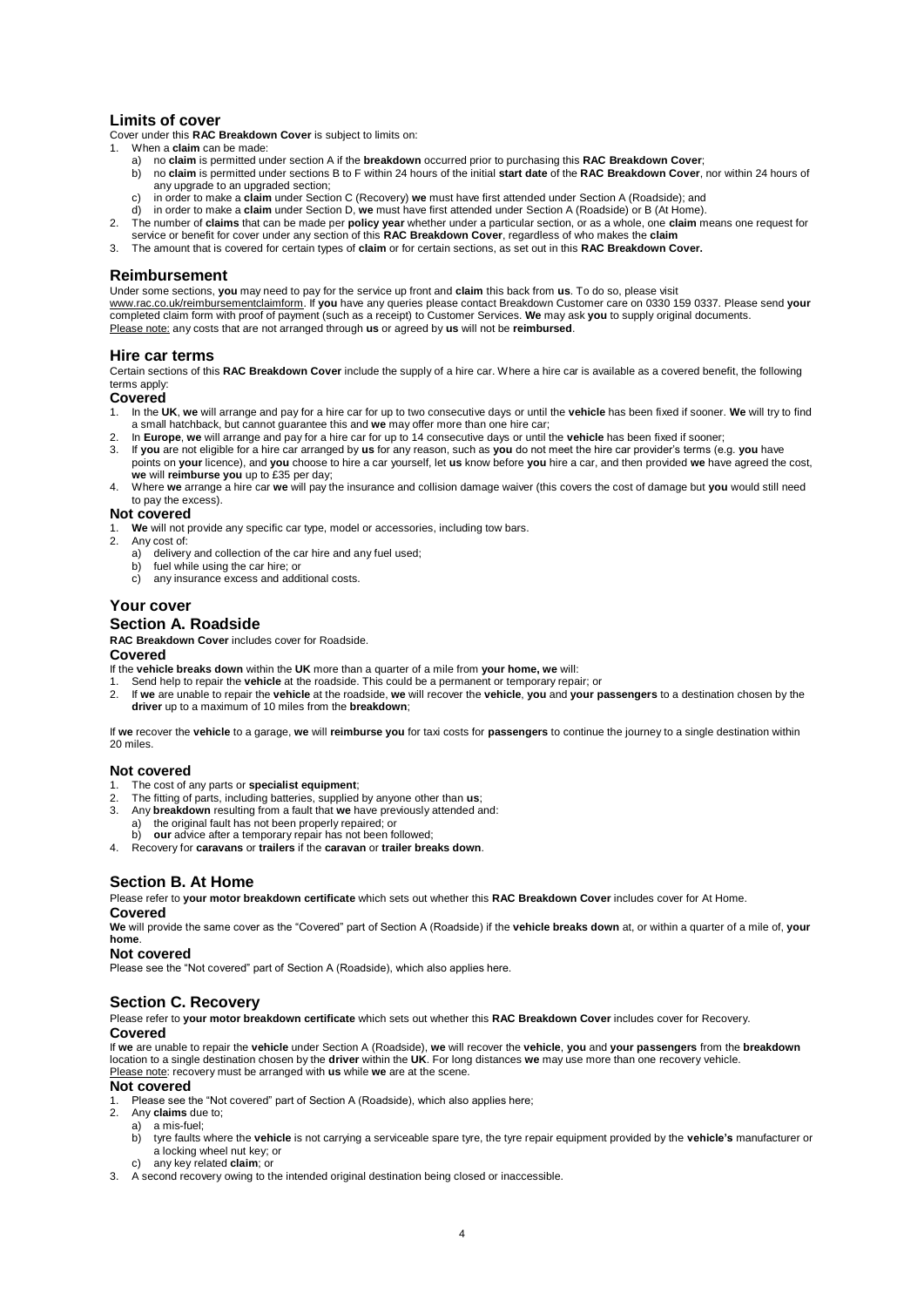# **Section D. Onward Travel**

Please refer to **your motor breakdown certificate** which sets out whether this **RAC Breakdown Cover** includes cover for Onward Travel.

If **we** attend a **breakdown** under Sections A (Roadside) or B (At Home)**,** and cannot fix the **vehicle** on the same day, **we** will help the **driver** by making arrangements to allow the continuation of the journey. The **driver** can choose one of the following options based on the circumstances, subject to availability:

- Hire car;
- 2. Alternative transport; or
- 3. Overnight accommodation.

# **1. Hire car**

#### **Covered**

Please see Hire car terms.

Hire cars must be arranged with **us** within 24 hours of the time of **breakdown.**

#### **2. Alternative transport**

#### **Covered**

If the **driver** would prefer to continue the journey by air, rail, taxi or public transport, **we** will **reimburse you** for a standard class ticket up to £150 per person or £500 for the whole party, whichever is less.

# **3. Overnight accommodation**

# **Covered**

The **driver** may decide that waiting for the **vehicle** to be fixed is best. **We** will arrange one night's bed and breakfast accommodation, up to a value of £150 per person or £500 for the whole party, whichever is less.

# **4. Assistance in a medical emergency**

# **Covered**

**We** will also help if the **driver** or one of the **passengers** suddenly or unexpectedly falls ill or is injured and needs medical help before the end of the journey. **We** will help to:

- 1. book one night's bed and breakfast accommodation for the **driver** and **passengers** if the hospital is more than 20 miles from **home**. **We** will **reimburse you** up to £150 per person or £500 for the whole party; and
- 2. arrange to get the patient home or to a local hospital as soon as they are fit to travel.

#### **Not covered**

**We** will not assist the **driver** where they or one of the **passengers** is taken ill during a journey to or from a doctor's surgery or hospital, including planned doctor or hospital appointments or emergencies.

# **Section E. Mis-fuel Rescue**

Please refer to **your motor breakdown certificate** which sets out whether this **RAC Breakdown Cover** includes cover for Mis-fuel Rescue.

# **Covered**

If the **vehicle** has **broken-down** in the **UK** due to the incorrect fuel being put into the fuel tank, **we** will:

- 1. drain, flush and clean out the fuel system;
- 2. fill the **vehicle** with up to 10 litres of fuel to get the **vehicle** mobile and allow the **driver** to drive to the nearest fuel station; and
- 3. arrange the safe disposal of the contaminated fuel;

if **we** are unable to repair the **vehicle** due to mechanical damage caused by the mis-fuelling **we** will recover the **vehicle** and **passengers** to a destination chosen by the **driver** up to a maximum of 10 miles from the **breakdown**.

# **Not covered**

- 1. Damage due to:
	- a) AdBlue or similar diesel exhaust fluid being put in the fuel tank;<br>b) aradual loss of the ability of a part to work exactly as it was des
	- b) gradual loss of the ability of a part to work exactly as it was designed to by the manufacturer, caused by time and/or the **vehicle's** mileage; or
	- malicious actions, pre-existing faults or defects;
- 2. Any damage not caused by mis-fuelling.

# **Section F. European Motoring Assistance**

Please refer to **your motor breakdown certificate** which sets out whether this **RAC Breakdown Cover** includes cover for European Motoring Assistance.

# **Limits of cover**

The cover under Section F is subject to an aggregate overall limit of £2,500 per **claim** and 3 **claims** per **policy year**, limited to 1 **claim** per **journey** and is subject to the further limits of cover in respect of each type of cover. Each **journey** is limited to a maximum of 90 days.

# **Section F1: Onward travel in the UK**

# **Covered**

If **we** attend a **breakdown** under Section A (or C) and cannot fix the **vehicle** by **your planned departure date** and **you** are within 24 hours of **your planned departure date we** will arrange a hire car for the continuation of **your journey** for up to 14 consecutive days or until the **vehicle** has been fixed if sooner and one person will be transported to the nearest hire vehicle supplier to collect the vehicle.

# **Not covered**

Requests following a **road traffic collision**.

# **Section F2: Roadside assistance in Europe Covered**

If the **vehicle breaks down** or is involved in a **road traffic collision** in **Europe** during a **journey**, **we** will send help to either:

- 1. Repair the **vehicle** at the roadside. This could be a permanent or temporary repair; or
- 2. If **we** are unable to repair the **vehicle** at the roadside, **we** will:
	- a) recover the **vehicle** and **passengers** to a local garage for fault diagnosis on the **vehicle**;
	-
	- b) pay for the initial fault diagnosis to find the next course of action;<br>c) contribute towards the garage labour charges up to £150 when the **vehicle** can be repaired on the same day; c) contribute towards the garage labour charges up to £150 when the **vehicle** can be repaired on the same day;<br>d) help **you** purchase replacement parts if they cannot be found locally, and pay for them to be delivered; and
	-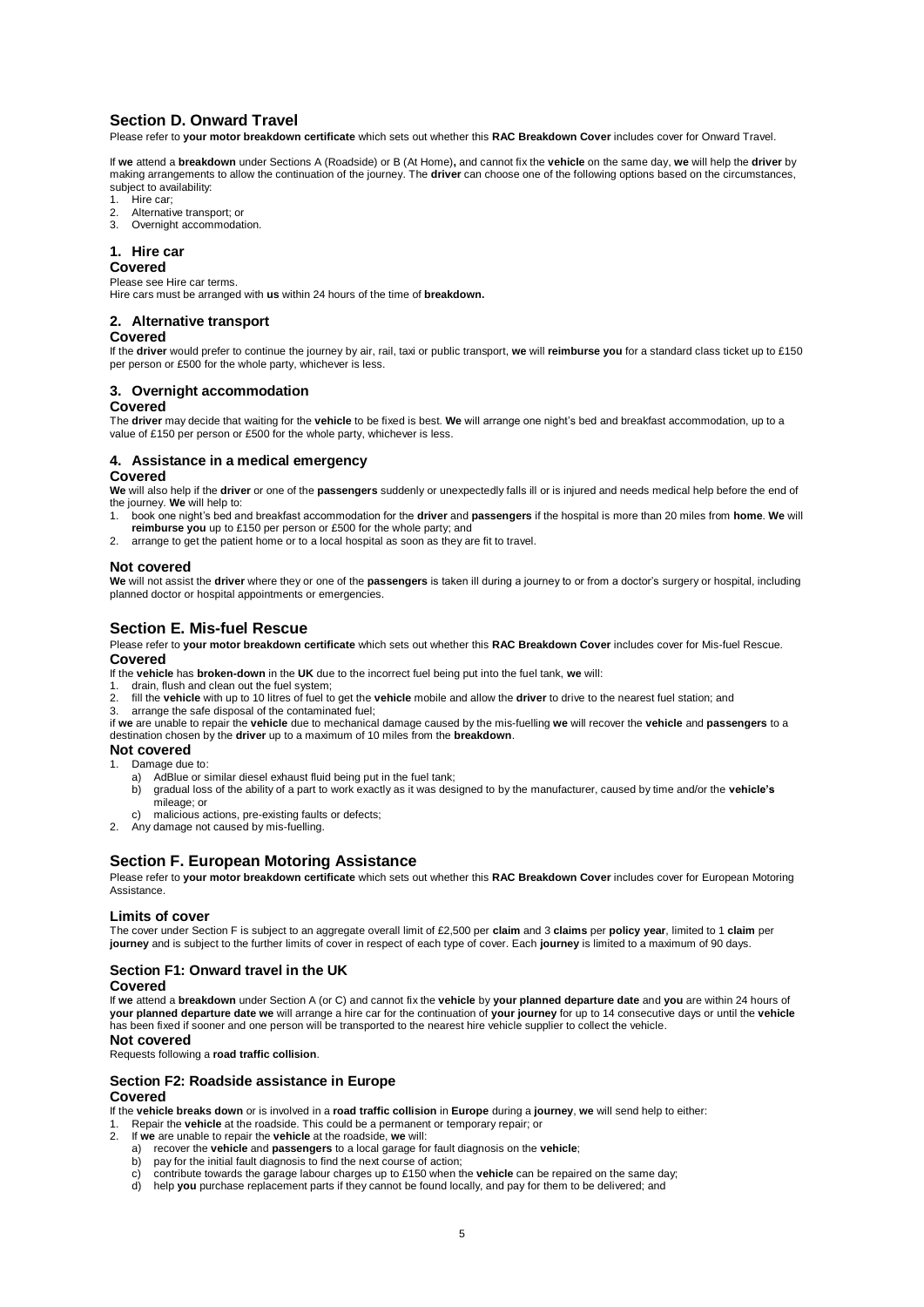e) **we** will also relay any urgent messages from the **driver** to a contact of **their** choice.

# **Not covered**

#### 1. Repair costs:

- a) if the **breakdown** was due to a mis-fuelling or a flat tyre;
- b) if the **vehicle** was in a **road traffic collision**; or
- c) if the **vehicle** repair costs will be more than its **market value**.
- 2. Recovery of the **vehicle** if the **breakdown** was due to the keys being locked in the **vehicle** or any costs if damage is caused to the **vehicle** whilst attempting to get them out; or
- The costs of any parts.

Please note: By claiming under this section **you** are authorising **us** and the garage to undertake fault diagnosis.

# **Section F3: Onward travel in Europe**

# **Covered**

If the **vehicle** has **broken-down** or is involved in a **road traffic collision** during a **journey** in **Europe** and **we** establish that the repairs cannot be completed within 12 hours, **we** will help the **driver** by making arrangements for the **passengers** to continue the **journey**. The **driver** can choose either:

- 1. Alternative transport; or
- Additional accommodation expenses.
- 

#### **1. Alternative transport Covered**

- 1. A hire car as a replacement until the **vehicle** has been fixed for up to 14 consecutive days in total; or
- 2. A standard class ticket up to £125 per person per day and £1500 in total for travel by air, rail, taxi or public transport.

# **2. Additional accommodation expenses**

#### **Covered**

**We** will arrange and pay for additional accommodation expenses if **you** are unable to use **your** pre-arranged accommodation up to £30 per person per day up to a maximum of £500 for all **passengers**.

#### **Not covered**

Accommodation where the **driver** has suitable alternative accommodation that can be used. Cover under this section will stop once:

- 1. The **vehicle** has been repaired to a roadworthy condition; or
- 2. The decision to bring the **vehicle home** is made by **us** or **your** motor insurer; or 3. Once **we** establish that the repair costs to the **vehicle** exceed its **market value**.

Once the **driver** is notified of cover ending, if they have a hire car, it must be returned to the place agreed with **us** within 24 hours. The **driver** can keep the hire car for longer if **you** agree this with **us** first and pay for it.

# **Getting your passengers home**

- **We** will provide alternative transport as above to get the **passengers** back **home** if:
- 
- 1. The **vehicle** is brought back **home** under Section F4; or 2. Once **we** establish that the repair costs to the **vehicle** exceed its **market value** under Section F4.

# **Section F4: Getting your vehicle home Covered**

If **we** attend a **breakdown** or **road traffic collision** in **Europe** under Section F2 and the **vehicle** cannot be repaired before the **drivers** planned return to the **UK**, **we** will arrange and pay for:

- 1. Recovery of the **vehicle** to a single destination of the **drivers** choice within the **UK**; and
- 2. Storage charges for the **vehicle** whilst awaiting the **vehicle** to be returned to the **UK**; or
- 3. If the **vehicle** is repaired in **Europe**, the cost of one person to travel to collect the **vehicle** by standard class rail or air fare and public transport up to £600 and a contribution towards room only accommodation up to £50 per day;
- 4. If the cost of repairing the **vehicle** is greater than its **market value** as a result of a **breakdown** and it has to be disposed of abroad under
- Customs supervision, we will pay the cost of the import duty;<br>5. Reimbursement for a hire car in the UK once we have brought passengers home under Section F3 until the vehicle is brought back to the **UK**, up to 2 consecutive days in total;

**We** will take the **passengers** in the **vehicle home** under Section F3 (Onward Travel in Europe).

It is **our** decision whether to get the **broken-down vehicle home** or have it repaired locally. **We** will follow **your** motor insurer's decision whether to get the **vehicle home** or have it repaired locally following a **road traffic collision** covered by **your** motor insurance.

# **Not covered**

- 1. Any costs:
	- a) if the **vehicle** is **beyond economical repair;**<br>b) covered under **vour** motor insurance:
	- b) covered under **your** motor insurance;
	- c) relating to storage once **you** have been notified that the **vehicle** is ready to collect; and
	- d) relating to any costs incurred as a result of actions or omissions of **your** motor insurers;
- 2. **We** will not take the **vehicle** back **home** if:
	- a) the **vehicle** is roadworthy; or
	- b) a customs officer or other official finds any contents in the **vehicle** that are not legal in that country;
- 3. Any import duties not relating to the **vehicle**, for example relating to items carried in the **vehicle**;
- We will not cover the costs of fuel, insurance or meals; or
- 5. **We** will only cover costs under this section up to the **market value**, so if **you** want **us** to bring the **vehicle home** and the costs of bringing the **vehicle home** exceed this amount **you** will need to pay any costs above this amount before **we** make arrangements.

# Important

- Following **our** authorisation, it can take up to 14 working days for the **vehicle** to be delivered back to the **UK**. At busy times and from some countries it may take longer.
- If **we** do not bring the **vehicle** back to the **UK**, **you** will have 10 weeks in which to advise **us** of how **you** wish to recover or dispose of it. If **you**  do not contact **us** within 10 weeks **we** will dispose of it at **your** cost.

# **Section F5: Vehicle break-in emergency repairs**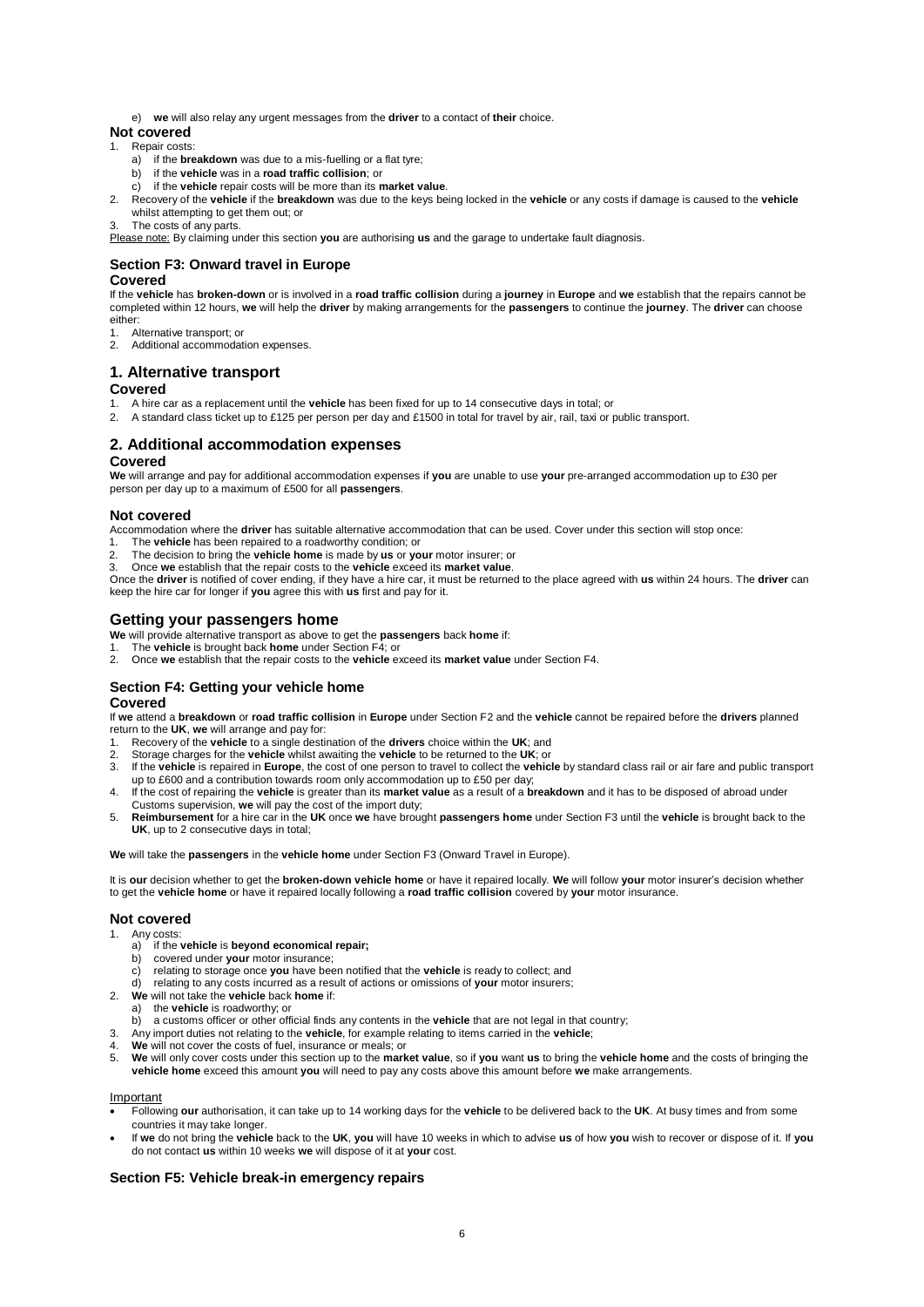Before claiming under this section the break-in must be reported to the police within 24 hours in order to obtain a written report. **Covered**

If the **vehicle** suffers damage to windows, windscreens or locks caused by forcible entry or attempted forcible entry, although this is not a **breakdown we** will **reimburse you**, up to £175 for:

- 1. immediate emergency costs incurred in order to continue the **journey**: or
- 2. the costs of recovering the **vehicle** to a local repairer to ensure the **vehicle** is secure and roadworthy.

# **Not covered**

- 1. The cost of any parts; or
- 2. Any benefits under any other section of this **RAC Breakdown Cover**.

# **Section F6: Replacement driver**

#### **Covered**

Although this is not covered as a **breakdown** under this **RAC Breakdown Cover**, if the **driver** suddenly or unexpectedly falls ill or is injured during the **journey** in **Europe**, meaning **they** are unable to drive, **we** will provide a replacement driver to allow the **journey** to continue or return **home**. **We** will require written confirmation from the treating hospital or medical expert that the **driver** is unable to drive.

# **Not covered**

- 1. If there is another qualified driver who is a **passenger** and who is fit and legally able to drive the **vehicle**.
- 2. Any benefits under any other section of this **RAC Breakdown Cover**.

#### **General conditions for Section F**

- 1. **We** will not cover any **claim** for any repairs to a **vehicle** which are not essential in order to continue the **journey**;
- 2. Any claim which the driver could make under any other insurance policy. If the value of the claim is more than the amount which can be recovered under another policy we may pay the difference, subject to the limits as s
- 3. **You** must make sure the **vehicle** meets all relevant laws of the countries visited during a **journey**;
- 4. How the exchange rate is calculated:
	- a) Any costs incurred directly by **us** in a currency other than GBP will be converted to GBP at the exchange rate used at the time;<br>b) Costs incurred by **you** in a currency other than GBP which are recoverable will be conv
	- b) Costs incurred by **you** in a currency other than GBP which are recoverable will be converted to GBP either:
	- at the exchange rate used by your credit or debit provider; or
	- ii. at the exchange rate used by **us** when **your** claim form is received if **you** paid in cash;
- 5. When a hire car, taxi, hotel or similar benefit is arranged under this **RAC Breakdown Cover**, **we** will always try to find a suitable option that is available at the time, however:
	- a) **we** are not responsible for the quality or service of each individual hotel, train or taxi booked; and
	- b) for hire cars, whilst reputable companies are used, **we** are unable to and cannot be responsible for checking the condition of each vehicle or the quality of service provided by each company;
- 6. If, following a **breakdown**, the **vehicle** needs to be repaired, **you** must not delay or refuse repairs whilst **you** are in **Europe**. If **you** do, and in **our** reasonable opinion that would lead to additional costs being incurred, **we** reserve the right to refuse to provide cover under Section F3 (Onward travel in Europe) or Section F4 (Getting your vehicle home);
- 7. If the **breakdown** or **road traffic collision** is caused by flooding brought about by adverse weather **we** will only arrange for the **vehicle** to be taken to a local repairer. All further service will be an additional cost paid by **you**, or must be referred to the **vehicle's** motor insurer;
- 8. This **RAC Breakdown Cover** does not cover:
	- a) vehicle storage charges, other than under Section F4;<br>b) claims if you are not carrying a serviceable spare type
		- b) **claims** if **you** are not carrying a serviceable spare tyre, the tyre repair equipment provided by the manufacturer or a locking wheel nut key;
	- c) the hire of minibuses, motorhomes, motorcycles, **caravans**, **trailers** or vans;
	- d) overloading of a **vehicle** under the laws in any country in which the **vehicle** is travelling;
	- e) **breakdowns** or **road traffic collisions** caused by running out of oil or water, frost damage or rust or corrosion.

# **General conditions**

The following conditions apply to all sections of this **RAC Breakdown Cover**. If **you** do not comply **we** can refuse cover and/or cancel your **RAC Breakdown Cover**.

1. **You** must pay **your** premium.

- 2. **You** must request services directly from **us**, as **we** will only provide cover if **we** make arrangements to help **you**.
- 3. Where the **breakdown** is caused by a component failure this must stop the **vehicle** from working, so for example an air-conditioning failure in itself does not constitute a **breakdown**, and the illumination of a warning light does not always constitute a **breakdown**. If it does not, **you** will need to take the **vehicle** to a place of repair and **your RAC Breakdown Cover** will not cover this.
- 4. **We** will not cover any **claim** where the **vehicle** is already at a garage or other place of repair.
- 5. Where **we** deem, acting reasonably, that **you** requested service to avoid the cost of repairing the **vehicle**, or to correct an attempted repair by someone else, **we** will not provide cover.
- 6. A **driver** must be with the **vehicle** when **we** attend.
- 7. **We** will not be responsible for any loss of or damage to the contents of the **vehicle**.
- 
- 8. Where **we** recover **passengers** under the age of 16, they must be accompanied by an adult.<br>9. We will not allow animals in **our** vehicles, except guide dogs. Any animals can remain in the **vehicle** at the **driver's** o liable for any injury to animals, or damage caused by them. **We** will not transport any livestock. **We** will not be responsible for any costs relating to animals.
- 10. The **vehicle** must not carry more passengers than the number stated in the **vehicle's** registration document. Each **passenger** must have a separate fixed seat fitted to the manufacturer's specification and any child must occupy a properly fitted child seat, where required.<br>11. Where we provide a repair to the vehicle, whilst we are responsible for that repair
- roadworthy condition of the **vehicle**. This remains **your** responsibility.
- 12. **We** will not be responsible for any losses that may incur following a **breakdown** that are not expressly covered by this **RAC Breakdown Cover**. For example, **we** will not pay for any loss of earnings or missed appointments.
- 13. **We** do not guarantee that recovery to any garage will be during opening hours, or that repairs can start immediately. Whilst **we** will try to check that the garage will undertake the type of repairs required, **we** cannot guarantee this. **We** will not take responsibility for repairs carried out at any garage and the contract for such repairs will be between **you** and the garage / repairer.
- 14. During extreme weather, riots, war, civil unrest, industrial disputes, **our** services can be interrupted. **We** will resume **our** service to **you** as soon as **we** can in these circumstances.
- 15. The cost of the following is not covered by this **RAC Breakdown Cover**: a) ferry charges for the **vehicle** and **our** vehicle;
	- - b) spare tyres and wheels and repairing or sourcing them; or
	- c) recovery by someone other than **us** even if this is requested by the emergency services. **We** will only provide recovery once instructed to do so by the emergency services.
- 16. In handling any **claim** there may be more than one option available to the **driver** under this **RAC Breakdown Cover. We** will decide which is the most appropriate option based on **our** expertise in **breakdown** situations. In doing so **we** will act in consultation with the **driver**, and act reasonably at all times.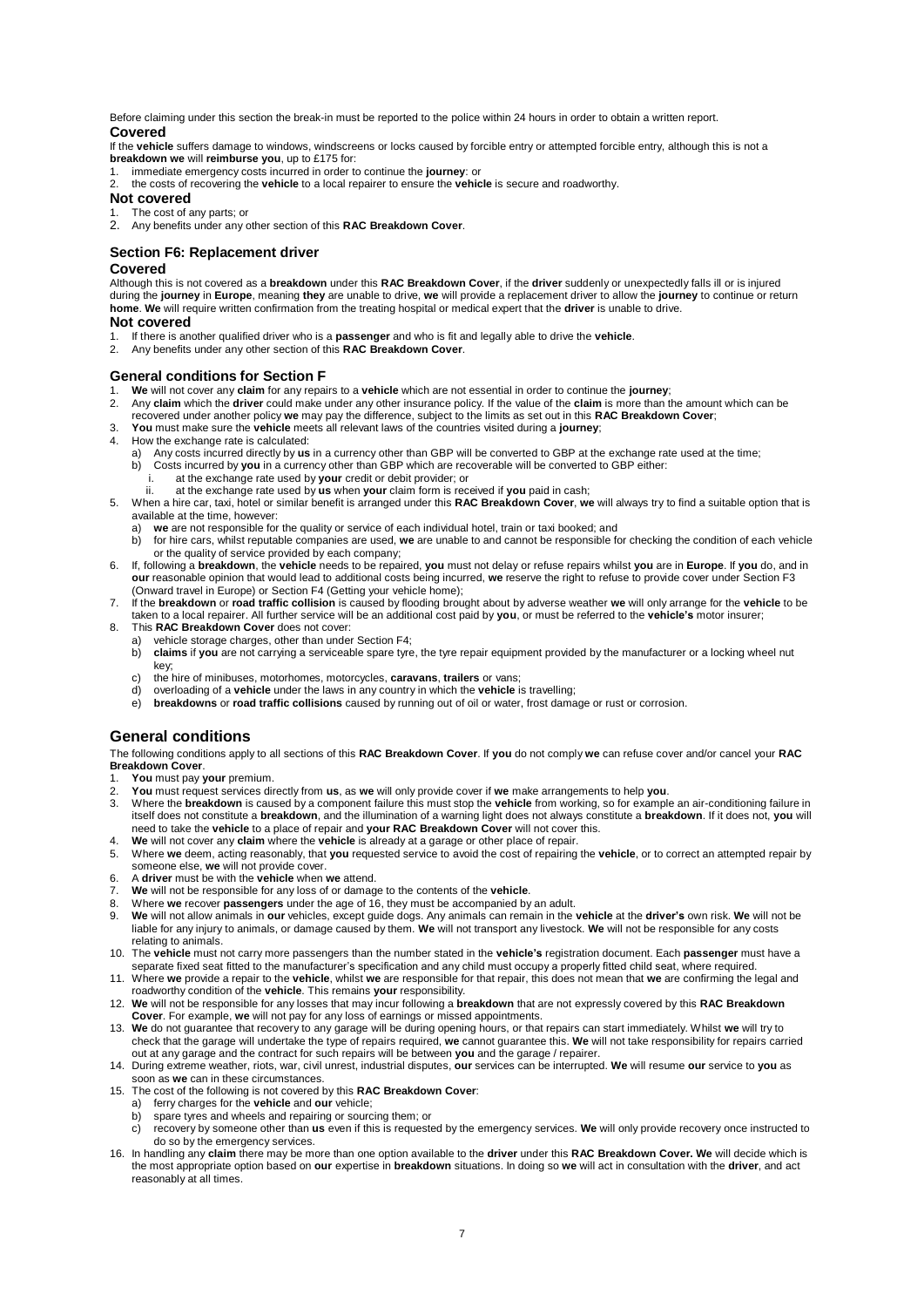#### 17. This **RAC Breakdown Cover** does not cover:

- a) routine servicing, maintenance or assembly of the **vehicle**;<br>b) **caravan** or **trailers**, except as described under Section A:
- caravan or trailers, except as described under Section A;
- use of the vehicle for public or private hire, carriage of goods for hire and reward, demonstration purposes or carrying trade plates;
- d) **breakdowns** resulting from activities that are not subject to the normal rules of the road for example rallies, stock car racing, use of the Nürburgring or other formal or informal race events
- e) **breakdowns** that occur or recovery of the vehicle that to a destination that is off the public highway to which the **driver** or **we** have no legal access;
- f) the **vehicle** if it is not legally taxed, insured and holding a valid MOT which is required by law or is not being used in line with the manufacturer's guidelines;
- g) **vehicles** that are not in a roadworthy condition. If **we** consider, acting reasonably, that the **vehicle** is not in a legal or roadworthy
- condition, we can refuse to provide service. If you can demonstrate that the vehicle is roadworthy we will provide service;<br>h) any claim that is or may be affected by the influence of alcohol or drugs;
- i) any **breakdown** that is caused by or as a result of **vehicle** theft or fire;
- j) vehicle storage charges. If the vehicle is being stored, you will be contacted at your last known address with details of how to arrange<br>collection and any fees which may be payable. In extreme instances, where the vehi **vehicle** may be disposed of and any outstanding fees will be deducted. **You** will be notified, in accordance with legislation, prior to this happening; or
- k) any **claim** under this **RAC Breakdown Cover** where the **breakdown** was first reported to **us** under a different policy.
- 18. If the **driver** is asked to review and approve a document recording the condition of the **vehicle,** including an electronic form, it is **their**  responsibility to ensure that the record is accurate and complete, and **we** will not be responsible for any errors or omissions.

# **Additional benefits**

The following are provided at no additional charge:

#### **Driver-induced faults**

If the **vehicle** cannot be driven for any reason other than a **breakdown**, for example if the vehicle has broken or cracked glass, the **vehicle** keys are broken or lost or there has been a **driver** induced fault, **we** will send help to the **vehicle**. If **we** cannot get the **vehicle** going again, **we** will recover the **vehicle**, the **driver** and **passengers** up to 10 miles. Any **specialist equipment** required by **us** to repair or arrange recovery of the **vehicle** will be chargeable. This service is discretionary, and **we** will decide whether or not to provide this service.

#### **Caravan and trailers**

If a **caravan** or **trailer breaks down** within the **UK**, **we** will send help to repair the **caravan** or **trailer** at the roadside. This could be a permanent or temporary repair. **We** will not provide any other cover under this **RAC Breakdown Cover** if a **caravan** or **trailer breaks down**. However if a **vehicle breaks down** and there is a **caravan** or **trailer** attached to it **we** will recover the **caravan** or **trailer** as well.

#### **Service in the Republic of Ireland**

If the **vehicle** has **broken-down** in the Republic of Ireland, **we** will provide a Roadside attendance service only, as described under Section A (Roadside). If **your home** address is in Northern Ireland and **you** have purchased Section C (Recovery), **we** will recover the **vehicle** to **your home**, or to another destination in Northern Ireland if the distance is less.

#### **Urgent message relay**

If the **vehicle** has **broken-down** and the **driver** needs to get in touch with friends and family urgently, **we** will get a message to them.

#### **Replacement driver**

If the **driver** becomes ill or is injured during a journey in the **UK** and no one within the party can drive the **vehicle**, **we** may be able to provide a replacement driver. This service is discretionary, and **we** will decide whether or not to provide this service.

#### **Additional services**

**We** can provide additional services that are not included in **your RAC Breakdown Cover** but **we** will charge **you** for these, for example to: 1. Purchase the parts **you** need to get on **your** way;

- 2. Pay for **specialist equipment** to complete the repairs;
- 3. Extend the hire time for a replacement car; or
- Arrange a second or extended recovery.

If **you** need extra help, **we** will agree the costs up front and will need full payment before **we** can help. If **you** took out the **RAC Breakdown**  Cover, you will be responsible for any additional charges so if we help someone under your RAC Breakdown Cover and they cannot pay, we<br>will invoice you. This is why we request proof of identity at the breakdown.

# **Cancellation of your RAC Breakdown Cover**

#### **Your right to cancel**

You can cancel your RAC Breakdown Cover within the cooling off period, being 14 days from the later of:

1. the **start date;** or

**2.** the date **you** receive **your RAC Breakdown Cover** documents**.**

If **you** do this, **we** will cancel the **RAC Breakdown Cover** with immediate effect from the day **you** request it and **we** will refund **your** premium in full unless a **claim** has been made within this cooling off period. If **you** downgrade **your RAC Breakdown Cover** after this cooling off period **we**  will not refund premium to **you**.

At any time after the 14 day cooling off period referred to above, **you** may cancel this **RAC Breakdown Cover**. Cancellations must be made by contacting **your broker**. **RAC Breakdown Cover** will be cancelled with immediate effect. **You** will receive a pro-rata refund of premium if no **claims** have been made. If any **claims** have been made then no refund of premium will be given.

**Your RAC Breakdown Cover** will automatically cancel if **your** associated motor insurance policy is cancelled.

#### **Our right to cancel**

1. If any premium for the RAC Breakdown Cover is not paid by a relevant date as stated on your motor breakdown certificate, your broker<br>will notify you. All payments must be paid within 28 days of the relevant date, if not

2. **We** may cancel the **RAC Breakdown Cover** in the event of misuse of this **RAC Breakdown Cover** and there will be no refund any premium; Where **we** cancel **your RAC Breakdown Cover we** will not refund any premium.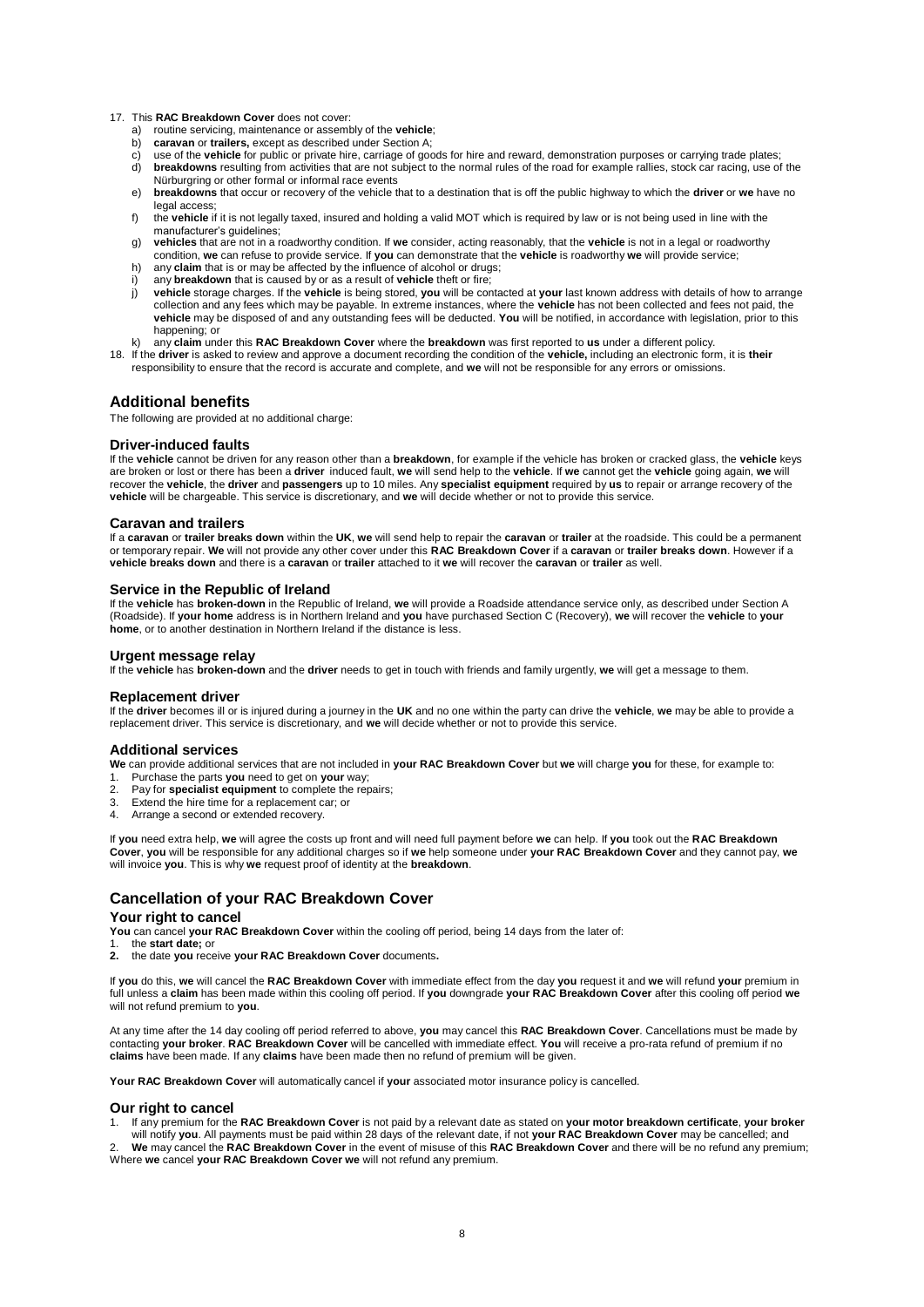# **Misuse of RAC Breakdown Cover**

Each **driver** must not:

- 1. Behave inappropriately towards **us**, including acting in a threatening or abusive manner, whether verbally or physically; 2. Persuade or attempt to persuade **us** into a dishonest or illegal act;
- 
- 3. Omit to tell **us** important facts about a **breakdown** in order to obtain a service;
- 4. Provide false information in order to obtain a service;<br>5. Knowingly allow someone that is not covered by vou 5. Knowingly allow someone that is not covered by **your RAC Breakdown Cover** to try and obtain a service under this **RAC Breakdown**
- **Cover**;
- 6. Pay for additional services or goods in the knowledge that the payment has or will fail, with no intention of providing alternative payment.

If these conditions are not complied with, **we** may:

- 1. Restrict the cover available to **you** at the next renewal;<br>2. Restrict the payment methods available to **you**:
- 2. Restrict the payment methods available to **you**;
- 3. Refuse to provide any services to **you** under this **RAC Breakdown Cover** with immediate effect;
- 4. Immediately cancel this **RAC Breakdown Cover**; and
- 5. Refuse to sell any **RAC Breakdown Cover** or services to **you** in the future.

**We** may also take any of the additional steps as set out above if any **claim** is found to be fraudulent in any way, and the **RAC Breakdown Cover**  will be cancelled with effect from the date of the fraudulent act, and the fraudulent **claim** forfeited. **We** will not refund any premium. **We** will notify **you** in writing if **we** decide to take any of the above steps.

# **Renewal of RAC Breakdown Cover**

A new **RAC Breakdown Cover** may be issued when **you** renew **your** existing associated motor insurance policy.

# **Changes to your details**

**You** must let **your broker** know immediately if **you** need to change anything on **your RAC Breakdown Cover**.

If **you** change the **vehicle you** must call **your broker** to update **your** details. If **you** do not, **you** may not be covered.

**We** will not change **your RAC Breakdown Cover** into someone else's name. If **you** cancel **your RAC Breakdown Cover** for any reason, the whole **RAC Breakdown Cover** will be cancelled and others on **your RAC Breakdown Cover** will no longer be covered by **us**.

All communications from **your broker** or **us** shall be deemed duly received if sent to **your** last known address.

# **Complaints**

**We** are committed to providing excellent service. However, **we** realise that there are occasions when **you** feel **you** did not receive the service **you**  expected. If **you** are unhappy with **our** services relating to this **RAC Breakdown Cover** such as services at or following a **breakdown**, or the included benefits please contact **us** as follows:

|                                     | Phone                       | In writing                                                                                                                                                                               |
|-------------------------------------|-----------------------------|------------------------------------------------------------------------------------------------------------------------------------------------------------------------------------------|
| <b>Breakdown related Complaints</b> | 0330 159 0337               | <b>Breakdown Customer Care</b><br><b>RAC Motoring Services</b><br><b>Great Park Road</b><br><b>Bradley Stoke</b><br><b>Bristol</b><br><b>BS32 40N</b><br>Breakdowncustomercare@rac.co.uk |
| Sales and administration Complaints | Please refer to your broker |                                                                                                                                                                                          |

A dispute relating to goods or services sold online can also be submitted to the European Commission Online Dispute Resolution Service ("ODR") via their website: http://ec.europa.eu/consumers/odr/. The ODR is a platform which helps customers who have purchased goods or services online in the EU if a dispute arises. The ODR platform will send **your** complaint to a certified Alternative Dispute Resolution Provider who works with the parties to solve the problem. Please note: for qualifying financial services products purchased in the **UK** this will be the **UK's** Financial Ombudsman Service.

# **Financial Ombudsman Service**

| In the event that we cannot resolve your complaint to your                                                   | Phone    | In writing                                |  |  |
|--------------------------------------------------------------------------------------------------------------|----------|-------------------------------------------|--|--|
| satisfaction under the complaints process set out above, you                                                 | 0800 023 | The Financial Ombudsman Service           |  |  |
| may in certain circumstances be entitled to refer your                                                       | 4567 or  | <b>Exchange Tower</b>                     |  |  |
| complaint to the Financial Ombudsman Service at the                                                          | 0300 123 | Harbour Exchange,                         |  |  |
| following address:                                                                                           | 9123     | London                                    |  |  |
|                                                                                                              |          | E14 9SR                                   |  |  |
|                                                                                                              |          |                                           |  |  |
|                                                                                                              |          | complaint.info@financial-ombudsman.org.uk |  |  |
|                                                                                                              |          |                                           |  |  |
|                                                                                                              |          | www.financial-ombudsman.org.uk            |  |  |
| The Financial Ombudsman Service will only consider your complaint once you have tried to resolve it with us. |          |                                           |  |  |
|                                                                                                              |          |                                           |  |  |
| Using this complaints procedure will not affect your legal rights.                                           |          |                                           |  |  |

# **Financial Services Compensation Scheme**

RAC Insurance Limited is covered by the Financial Services Compensation Scheme (FSCS). If it is unable to meet its obligations under the relevant sections of cover, **you** may be entitled to compensation from the FSCS.

Further information about FSCS arrangements is available from the FSCS website www.fscs.org.uk, or by writing to: Financial Services Compensation Scheme